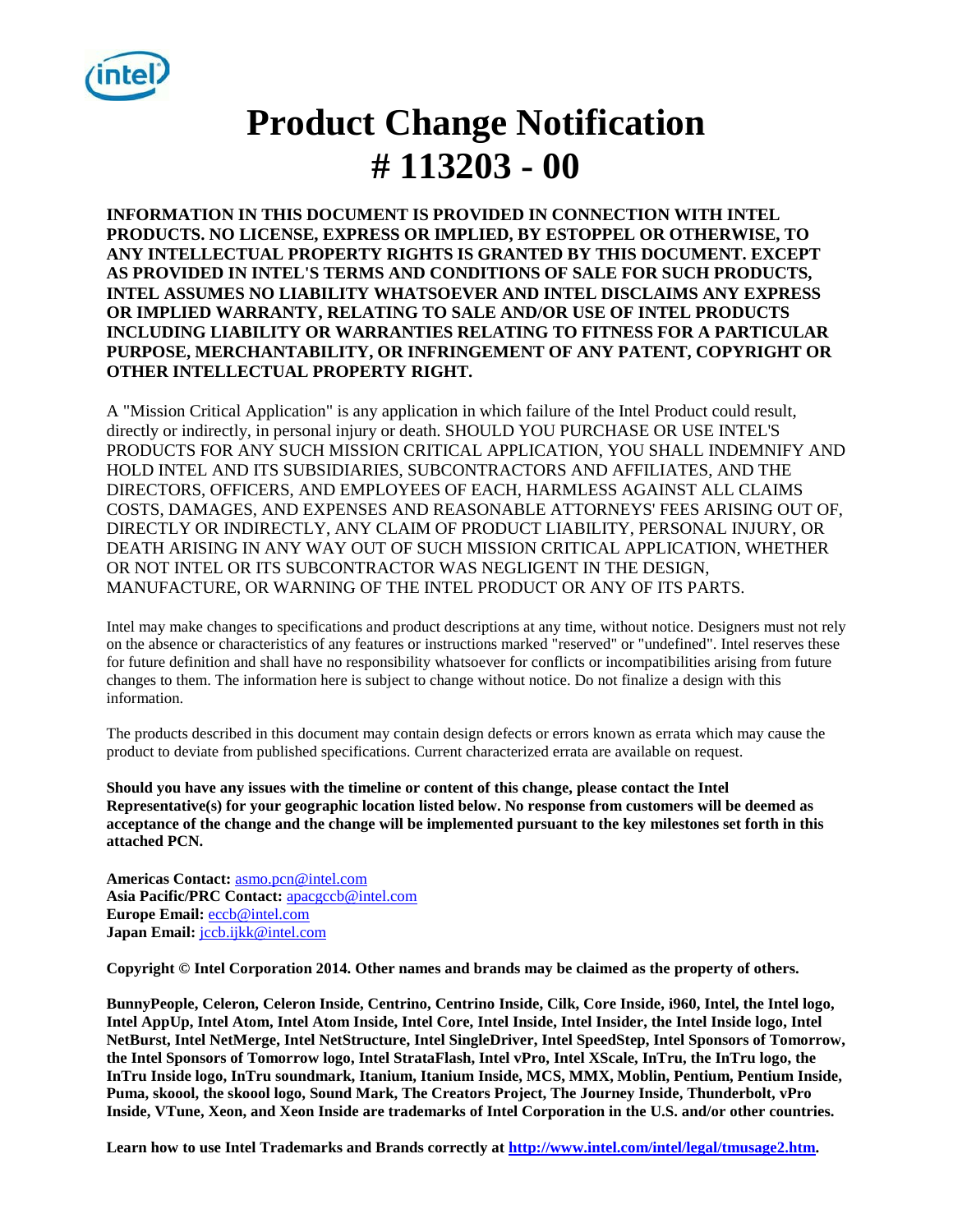

# **Product Change Notification**

**Change Notification #: 113203 - 00**

**Change Title: Intel® CoreTM M-Processors 5Y70, 5Y10 & 5Y10a, PCN 113203-00, Product Discontinuance**

**Date of Publication: August 25, 2014**

## **Key Characteristics of the Change:**

Product Discontinuance

## **Forecasted Key Milestones:**

|                                                            | <b>Trav</b>        |
|------------------------------------------------------------|--------------------|
| <b>Product Discontinuance Program Support Begins:</b>      | August 25, 2014    |
| <b>Last Corporate Assurance Product Critical Date:</b>     | September 15, 2014 |
| <b>Last Product Discontinuance Order Date:</b>             | September 26, 2014 |
| <b>Orders are Non-Cancelable and Non-Returnable After:</b> | September 26, 2014 |
| <b>Last Product Discontinuance Shipment Date:</b>          | November 28, 2014  |

#### **Description of Change to the Customer:**

Market demand for the products listed in the "Products Affected/Intel Ordering Codes" table below have shifted to other Intel products. The products identified in this notification will be discontinued and unavailable for additional orders after the "Last Product Discontinuance Order Date" (see "Key Milestones" above).

### **Customer Impact of Change and Recommended Action:**

The Tray products listed on the "Products Affected/Intel Ordering Codes" table should be managed in accordance to the "Key Milestones" listed above. These products will only remain on Intel's Corporate Assurance Process until the "Last Product Discontinuance Order Date". The "Last Corporate Assurance Product Critical Date" is the last date that customers should submit a request for product utilizing Intel's standard Corporate Assurance Criticals Process. "Orders are Non-Cancellable and Non-Returnable" (NCNR) date applies to both Corporate Assurance and backlog after the "Last Product Discontinuance Order Date." At this date a snapshot will be taken of all remaining backlog and/or assurance and this quantity will become non-cancellable. The "Last Product Discontinuance Order Date" is the final day for customers who carry backlog to book the Assurance Intel has granted as of the "NCNR" date. For all customers Corporate Assurance must be booked and shipped by the "Last Product Discontinuance Shipment Date." From date of PCN publication, interim booking and turn back deadlines or separate Letter Agreements will apply vs. the standard Corporate Assurance Process.

| <b>Marketing Name</b>                                     | <b>Processor#</b> Frequency |           |         | Vertical Product Code                          | $ S\text{-}Spec$ $ MM#$ | $\vert$ Stepping $\vert$ |
|-----------------------------------------------------------|-----------------------------|-----------|---------|------------------------------------------------|-------------------------|--------------------------|
|                                                           |                             |           | Segment |                                                |                         |                          |
| Intel <sup>®</sup> Core <sup>TM</sup> M-Processor $5Y70$  |                             | $1.1$ GHZ |         | MOBILE   FH8065801875604   SR216   937262   E0 |                         |                          |
| Intel <sup>®</sup> Core <sup>TM</sup> M-Processor $5Y10$  |                             | $0.8$ GHZ |         | MOBILE   FH8065801879602   SR217   937263   E0 |                         |                          |
| Intel <sup>®</sup> Core <sup>TM</sup> M-Processor $5Y10A$ |                             | $0.8$ GHZ |         | MOBILE   FH8065801988602   SR218   937264   E0 |                         |                          |

### **Products Affected / Intel Ordering Codes:**